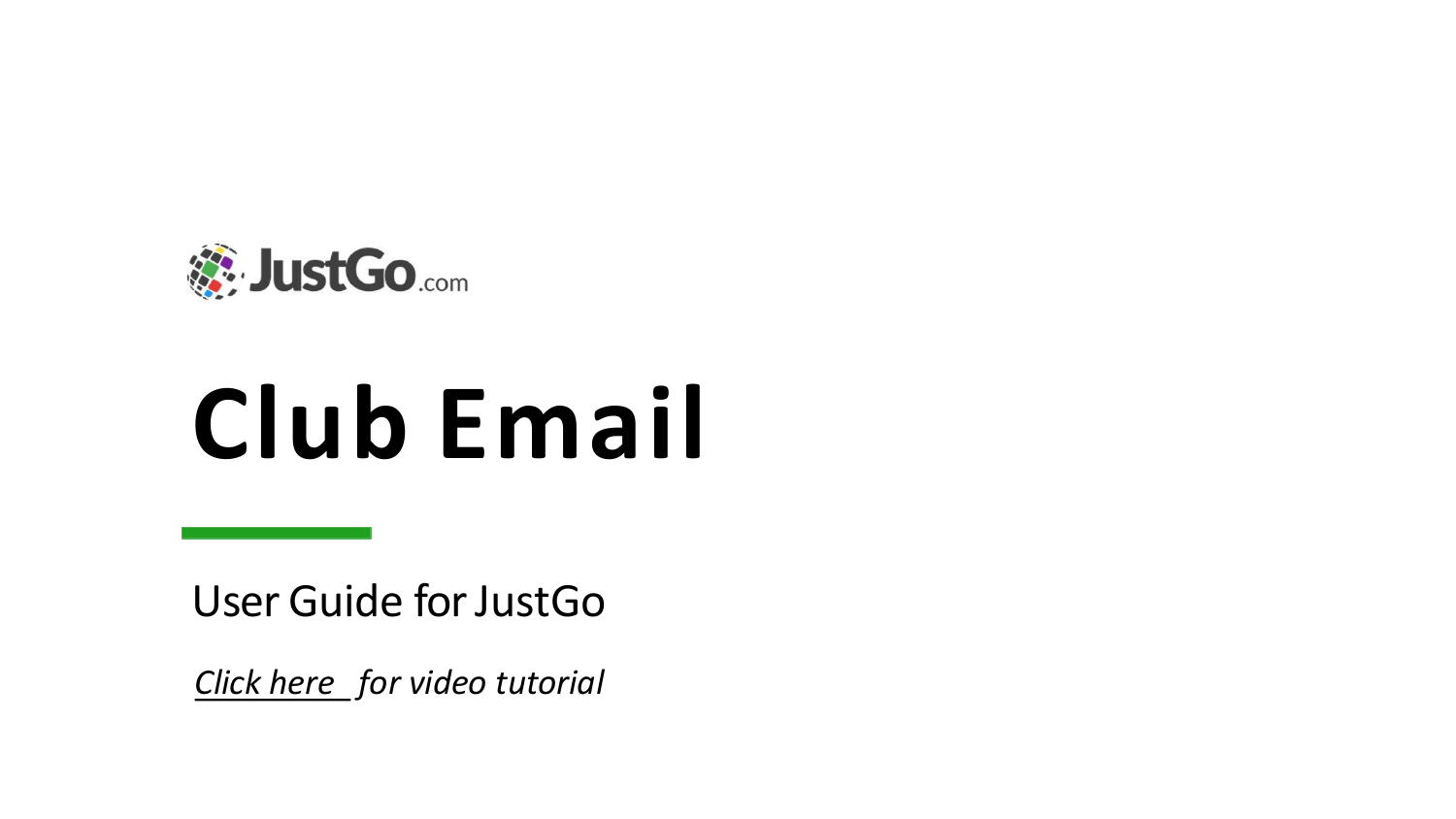#### What's inside?

- o What is Club Email?
- o How do I access Club Email?
- o How do I create a bulk email?
- o How do I select recipients?
- o Can I filter member records to add to the recipient list?
- $\circ$  Are emails sent based on the member's opt-ins?
- o Can I add an image to the body of the email?
- o Can I add a hyperlink to the body of the email?
- o How does a Merge tag work?
- o Invite your Club Members to log in TEMPLATE
- o What is my email allowance?
- o What happens if I'm out of email credits and try to send an email?

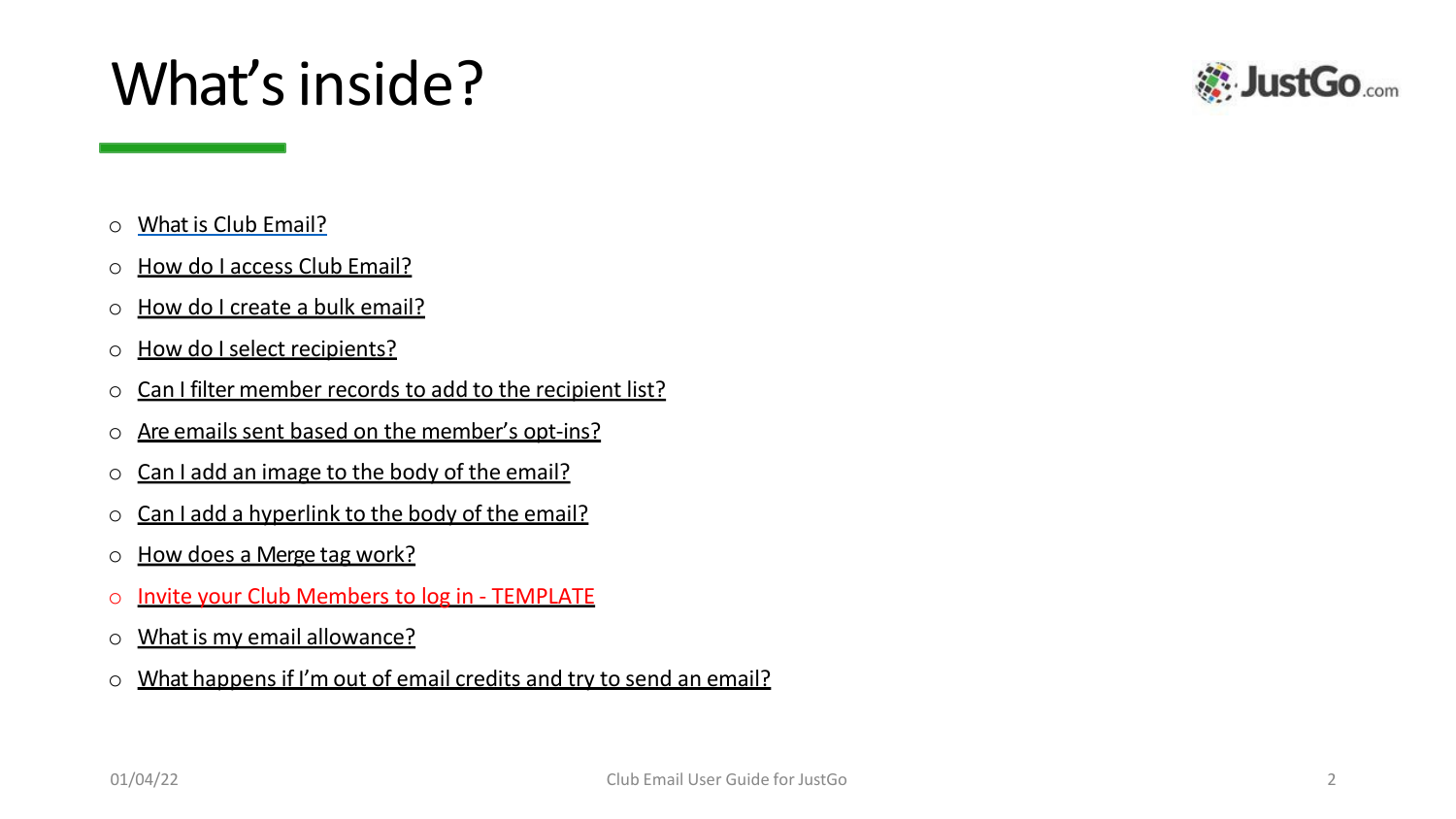

The Club Email allows club administrators to send emails to one, all or a selection of club members. Emails can be personalised using the HTML editor and the use of #hashtags.

Images and hyperlinks can be added within the content of the email and files can be attached.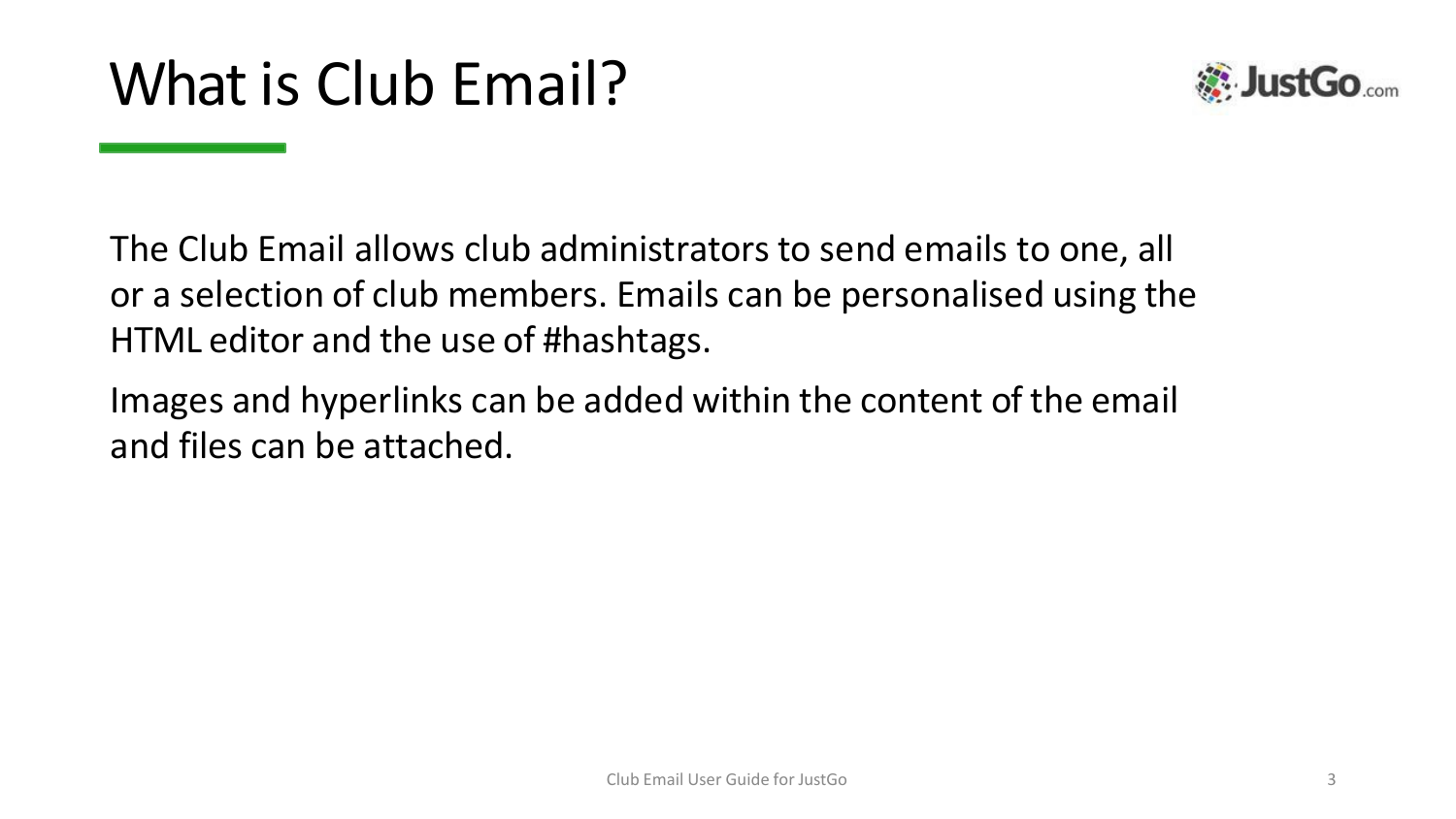#### How do I access Club Email?



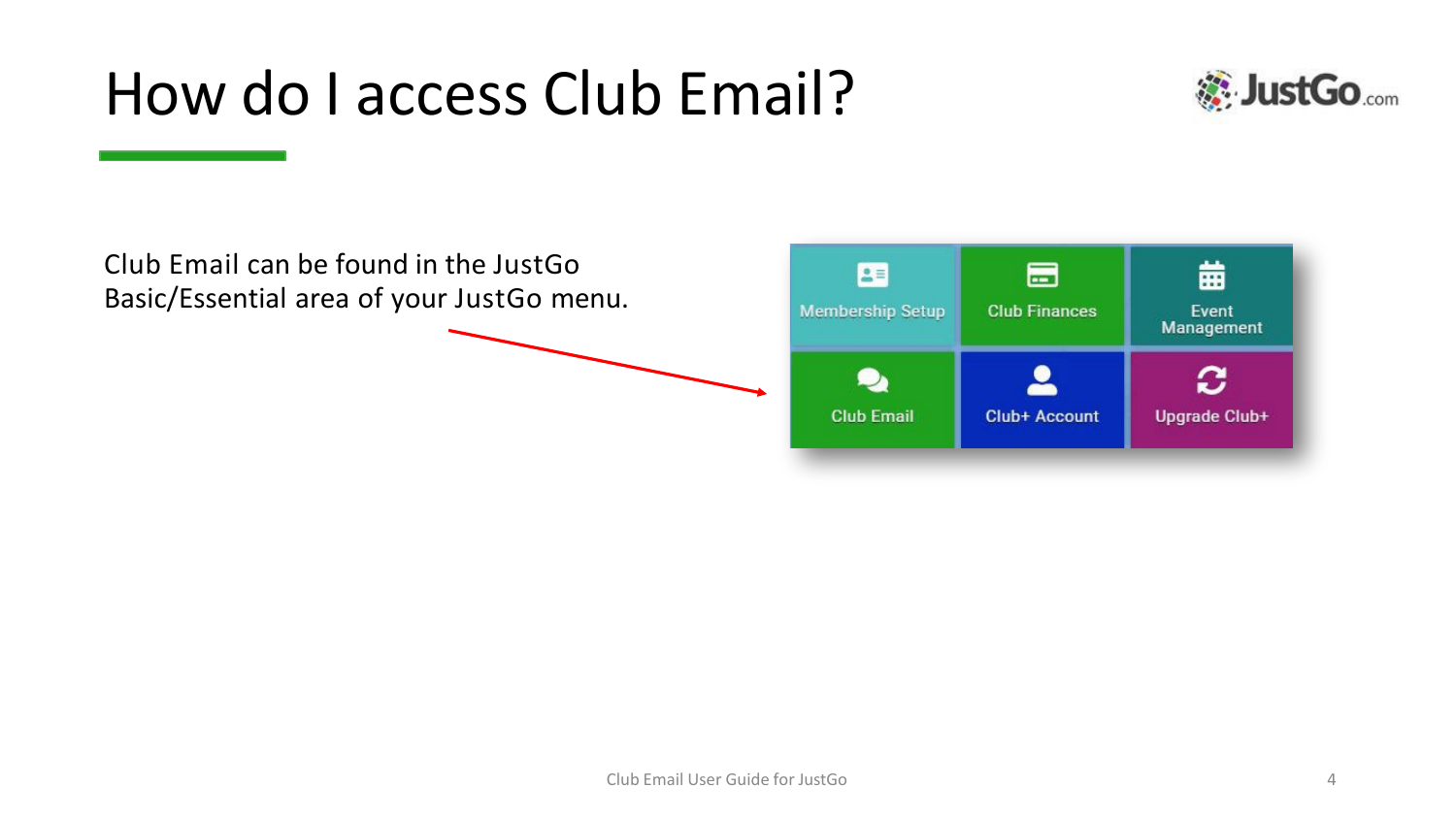#### How do I create a bulk Club Email?



In Club Email click on the + email icon to create a new email.

| <b>Club Email</b>                                                                                                |                   |    |                     |                         |                       |        |
|------------------------------------------------------------------------------------------------------------------|-------------------|----|---------------------|-------------------------|-----------------------|--------|
| <b>Email Summary</b>                                                                                             |                   |    |                     |                         |                       |        |
| <b>Email</b>   Welcome to Club Email. This is where you can create and review all of your member communications. |                   |    |                     |                         |                       |        |
| $+\nabla$                                                                                                        |                   |    |                     |                         |                       | Searcl |
|                                                                                                                  | <b>From Email</b> | ۰. | ٠<br><b>Subject</b> | Recipients $\triangleq$ | Created $\rightarrow$ |        |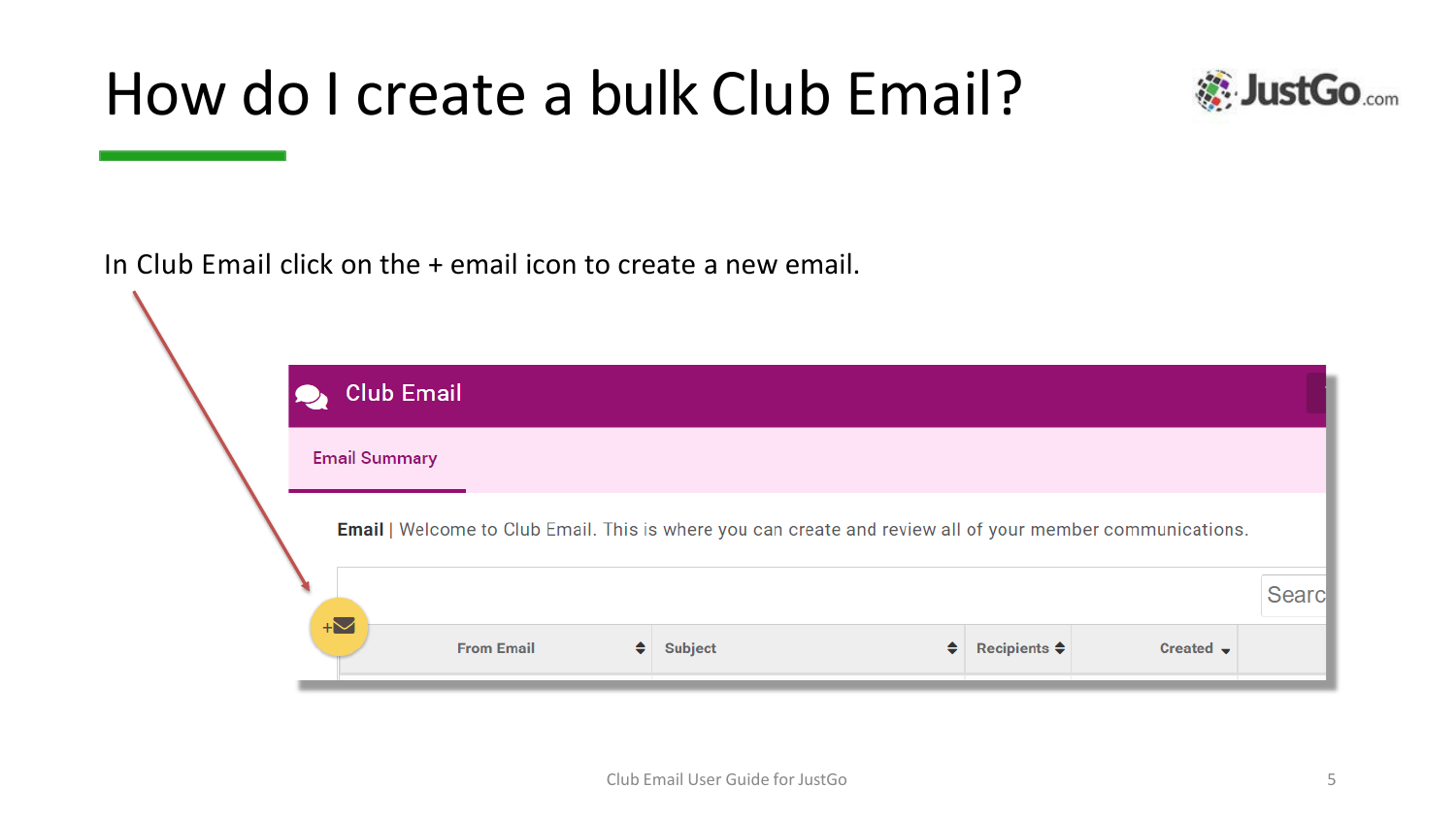#### How do I create a bulk Club Email?



#### In **New Message** you will then be able to create your email

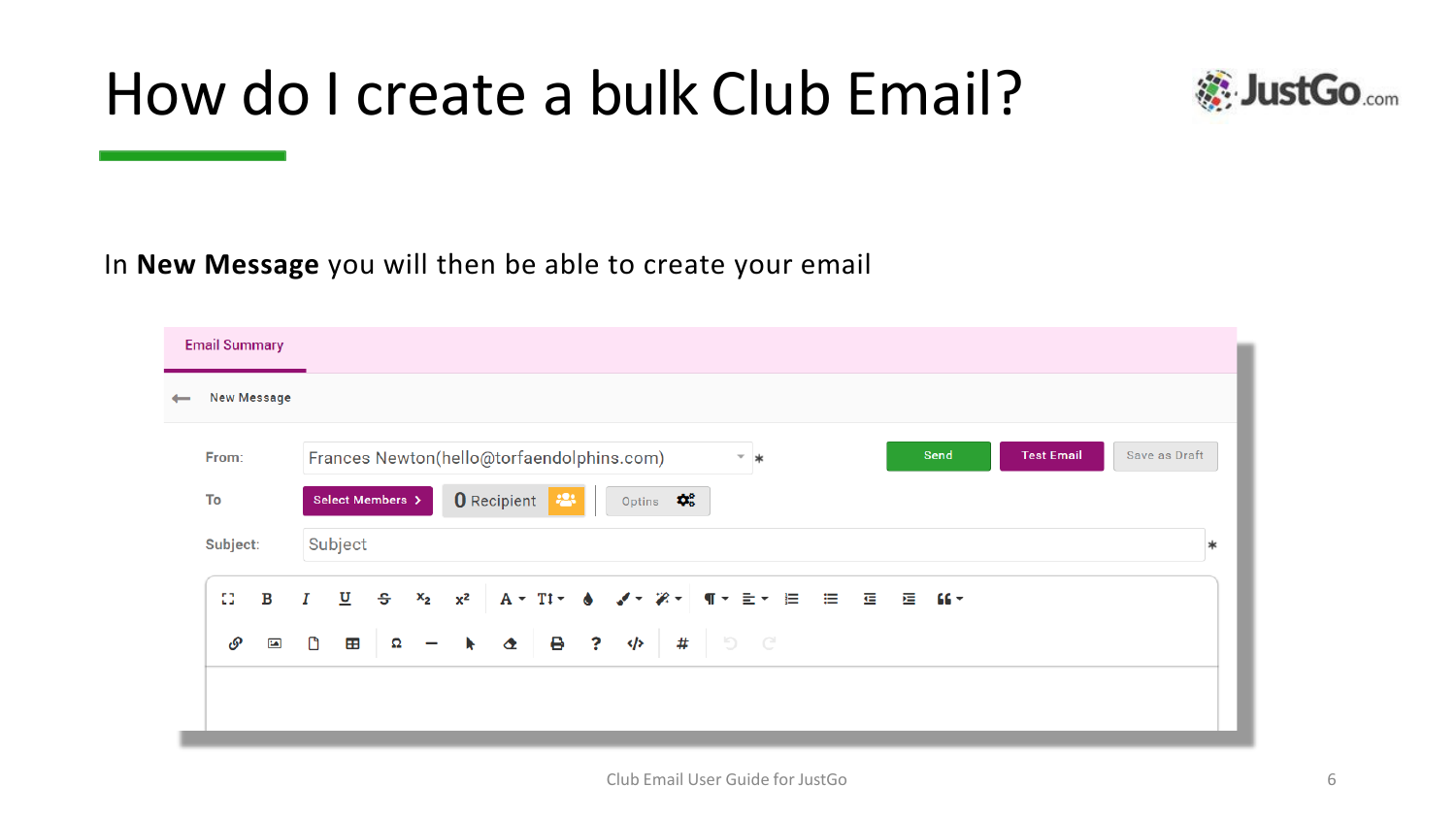#### How do Iselect recipients?



Click on **Select Members** button and then the grey tick box next to each member record.

You can also select all members by clicking on the very top tick box in the header bar.

If the members tick is green then you have selected the member already.

172 Recipients Select Members >

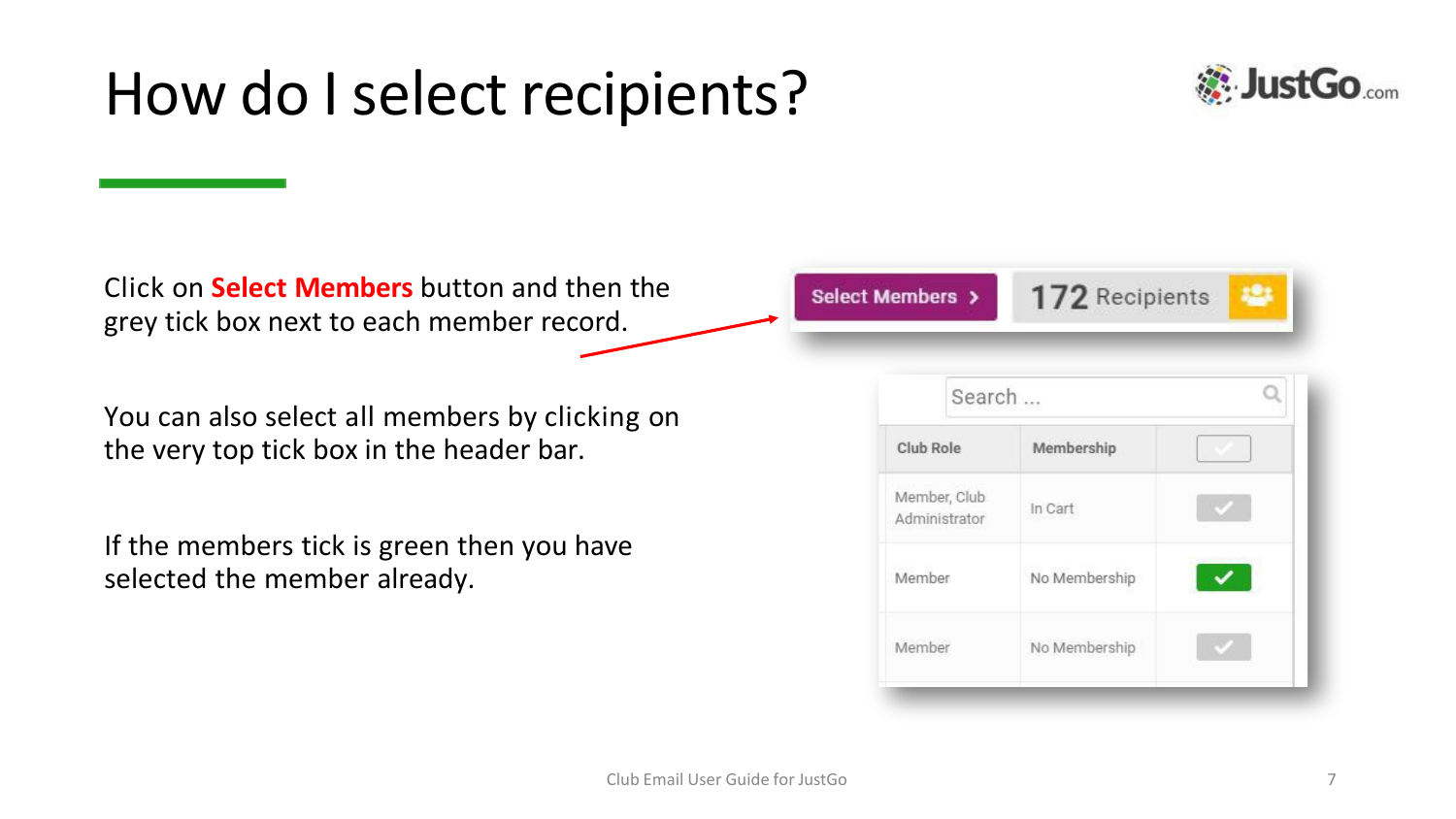

### Can I filter member recordsto add to the recipient list?

Yes, you can change the filter type and click on the radial above to filter the member records and select only the relevant members.

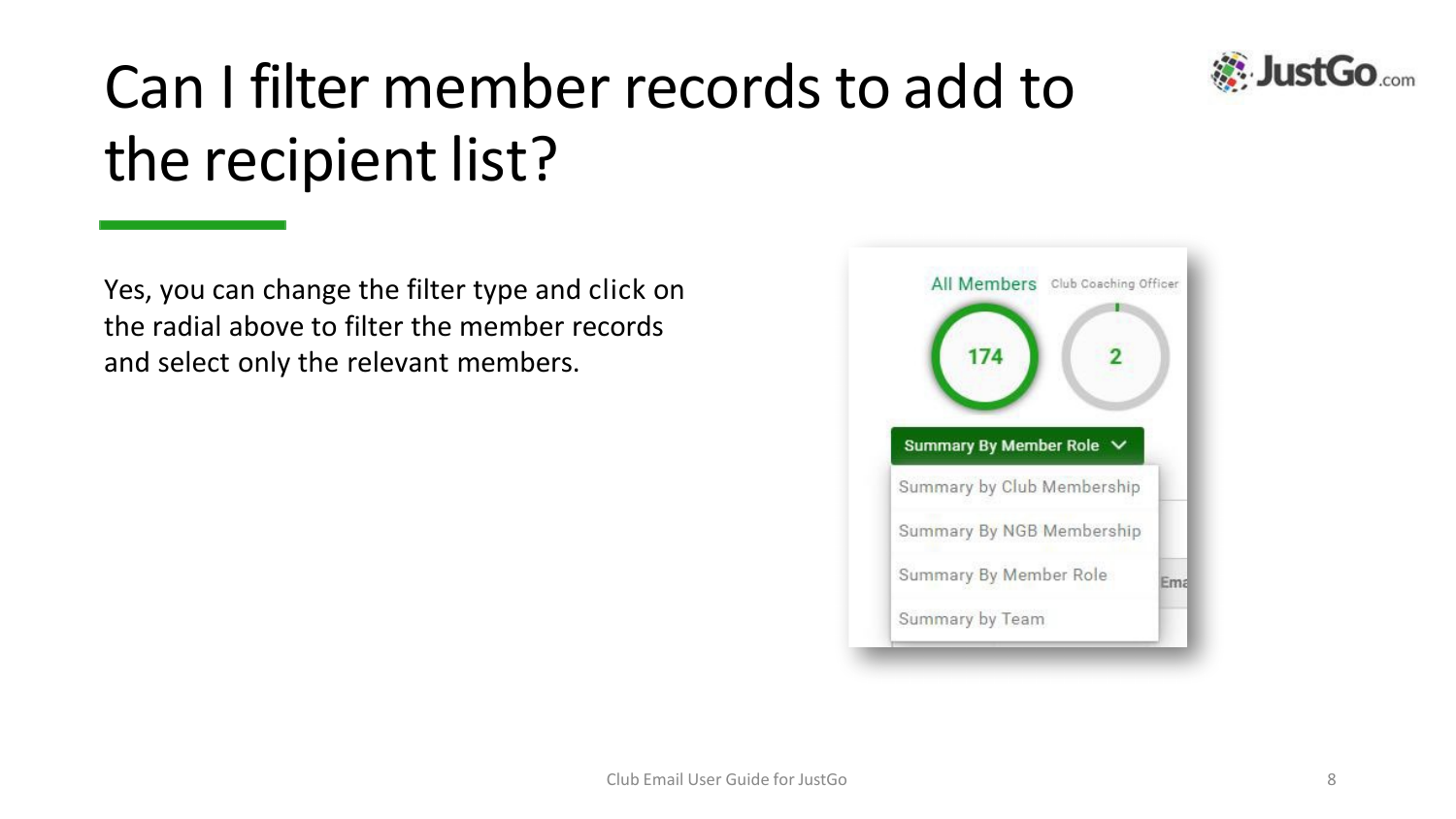

### Are emails sent based on the member's opt-ins?

Each email can be configured to consider opt-ins before it is sent to members.

There is an Opt-ins icon on the email screen that pops up the box on the right where you can select from your pre-defined opt-ins.

| Please select which Opt-ins you would like to check when sending this email |                    |                      |  |
|-----------------------------------------------------------------------------|--------------------|----------------------|--|
| Add Optin                                                                   |                    |                      |  |
| <b>Name</b>                                                                 |                    | <b>Optin Actions</b> |  |
|                                                                             |                    |                      |  |
| --Select List Item--<br>Name:                                               | v Actions: Include |                      |  |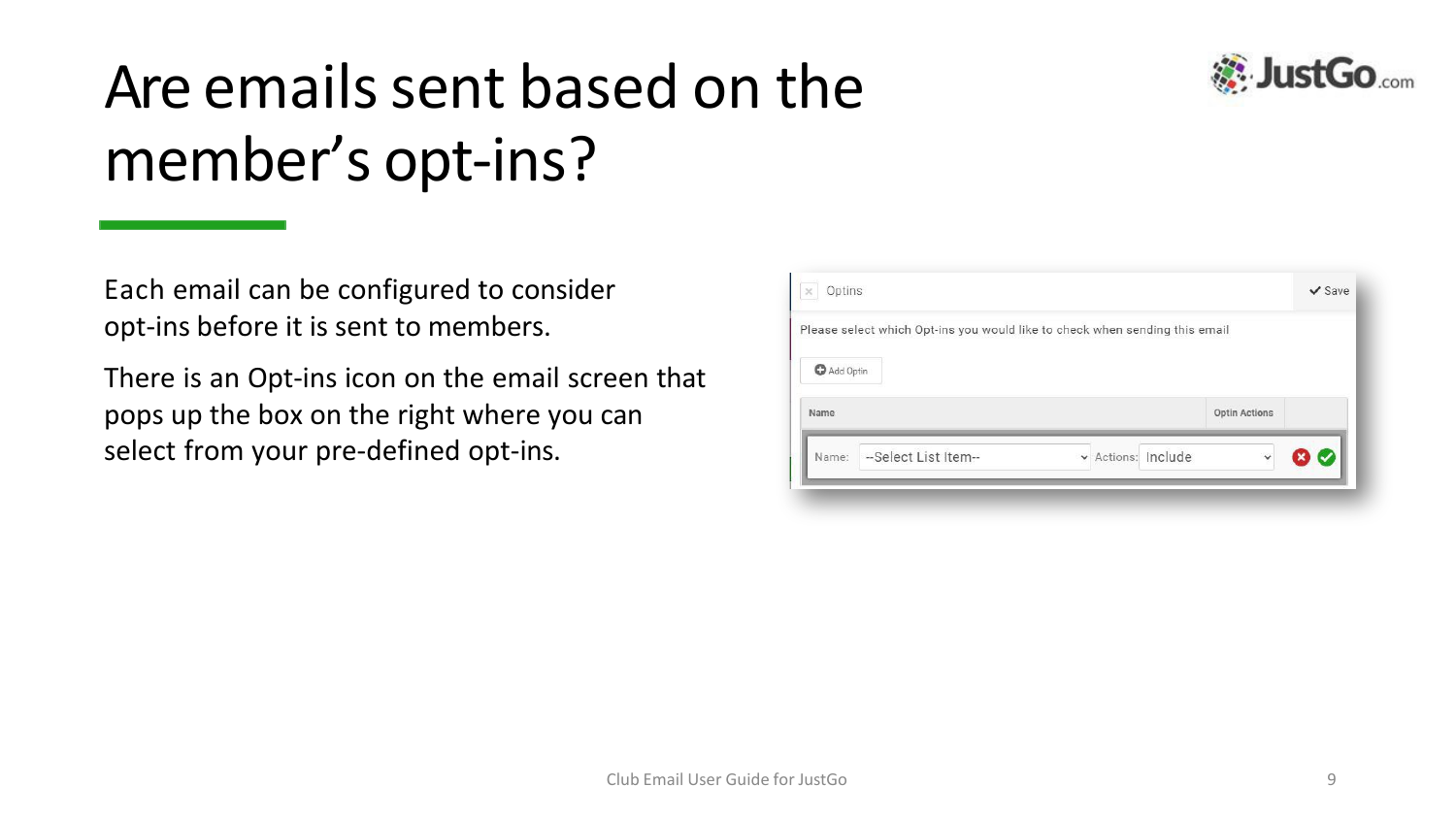

## Can I add an image to the body of the email?

An image can be added to the email using the image import tool as seen in the screenshot.

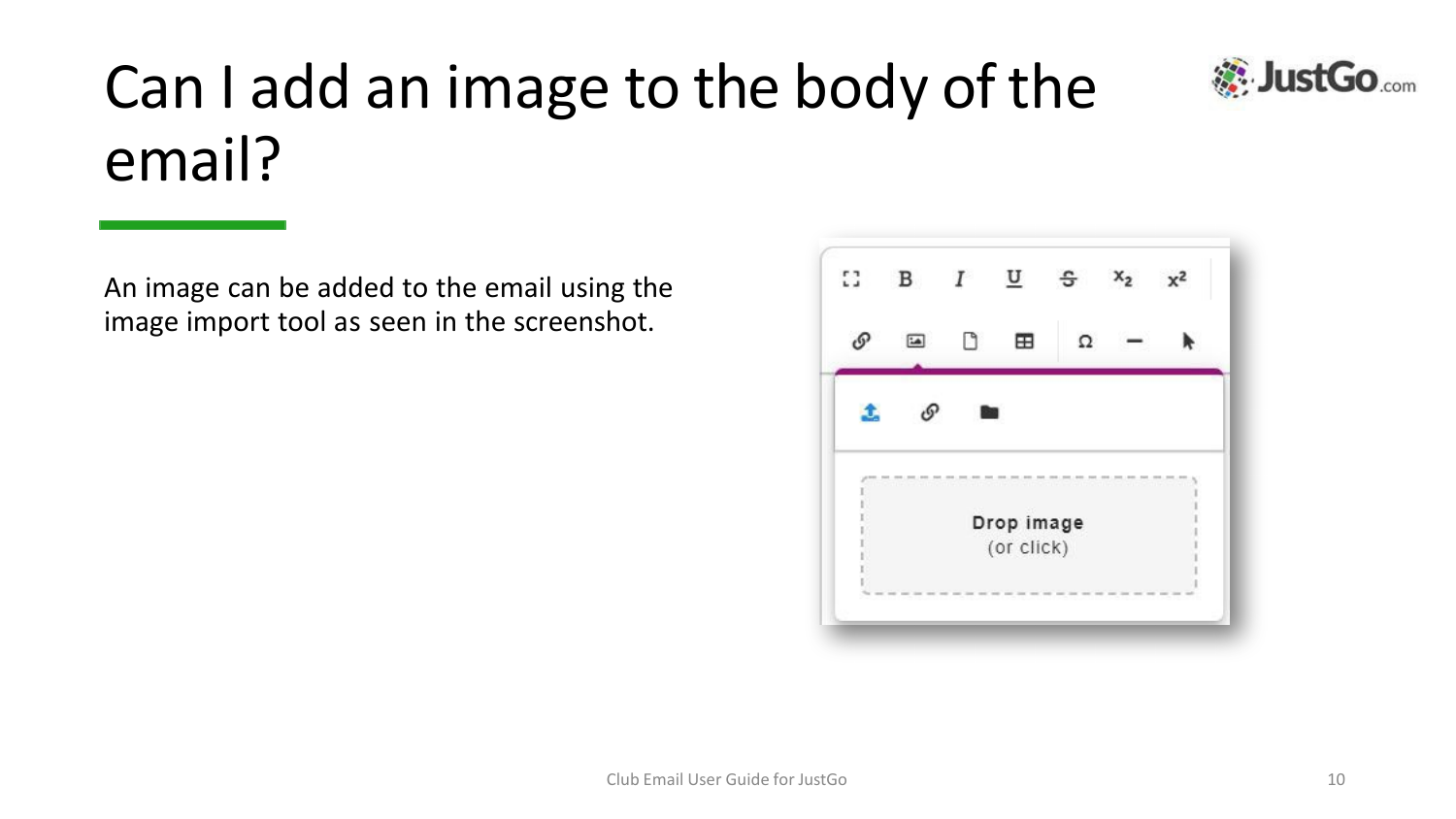

## Can I add a hyperlink to the body of the email?

Hyperlinks can be added using the insert link tool as seen in the screenshot.

| 53    |                                                                         |        |   | B $I$ $\sqcup$ $\oplus$ $x_2$ $x^2$ |        |
|-------|-------------------------------------------------------------------------|--------|---|-------------------------------------|--------|
| ଙ     | $\boxed{\underline{\underline{\bullet}}\underline{\underline{\bullet}}$ | $\Box$ | Œ | Ω                                   |        |
| $Q -$ |                                                                         |        |   |                                     |        |
|       | <b>URL</b>                                                              |        |   |                                     |        |
|       | Text                                                                    |        |   |                                     |        |
|       | $\Box$ Open in new tab                                                  |        |   |                                     |        |
|       |                                                                         |        |   |                                     | Insert |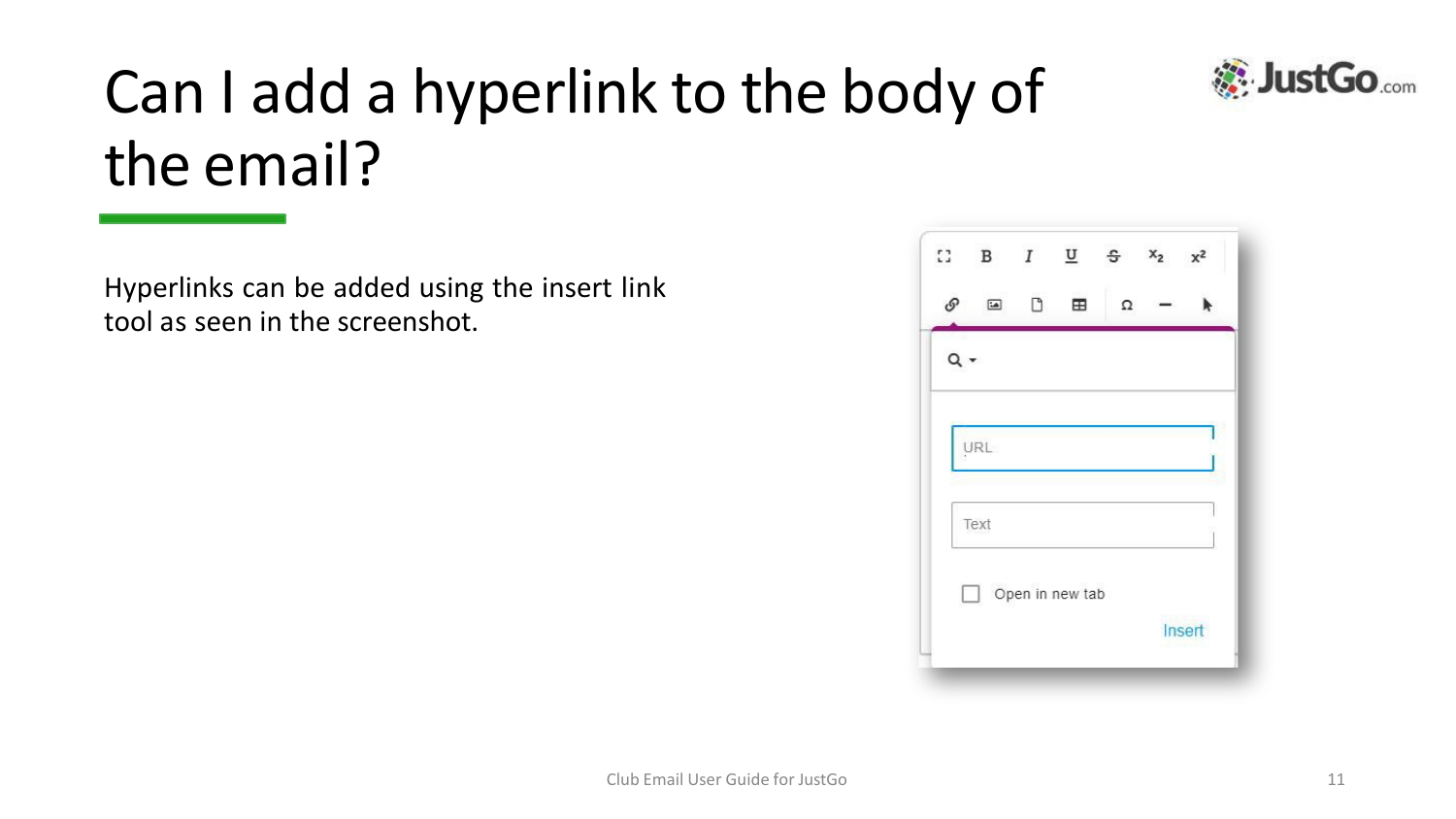#### \*How does a Merge tag (#) work?



A Merge tag gives you the ability to automatically personalise an email based on a selected criteria.

For example: #FirstName will automatically pull in the first name of the individual the email has been sent to.

#LoginId will automatically pull in the member's login Id.

If the selected field is empty then the hashtag name will appear in it's place.

| $\mathscr{I} = \mathscr{L} -$<br>$\P$ $\sim$ $\frac{1}{2}$ | Select a pr   |  |  |
|------------------------------------------------------------|---------------|--|--|
|                                                            | Profile Field |  |  |
| r<br>#<br>$\langle \rangle$                                | #LoginId      |  |  |
|                                                            | #FirstName    |  |  |
|                                                            | #LastName     |  |  |
|                                                            | #Mobile       |  |  |
|                                                            | #LastPasswo   |  |  |
|                                                            | #EmailAddre   |  |  |
|                                                            | #DOB          |  |  |
|                                                            | #Gender       |  |  |
|                                                            | #Address1     |  |  |
|                                                            |               |  |  |

| Profile Field           |  |
|-------------------------|--|
| #LoginId                |  |
| #FirstName              |  |
| #LastName               |  |
| #Mobile                 |  |
| #LastPasswordUpdateDate |  |
| #EmailAddress           |  |
| #DOB                    |  |
| #Gender                 |  |
| #Address1               |  |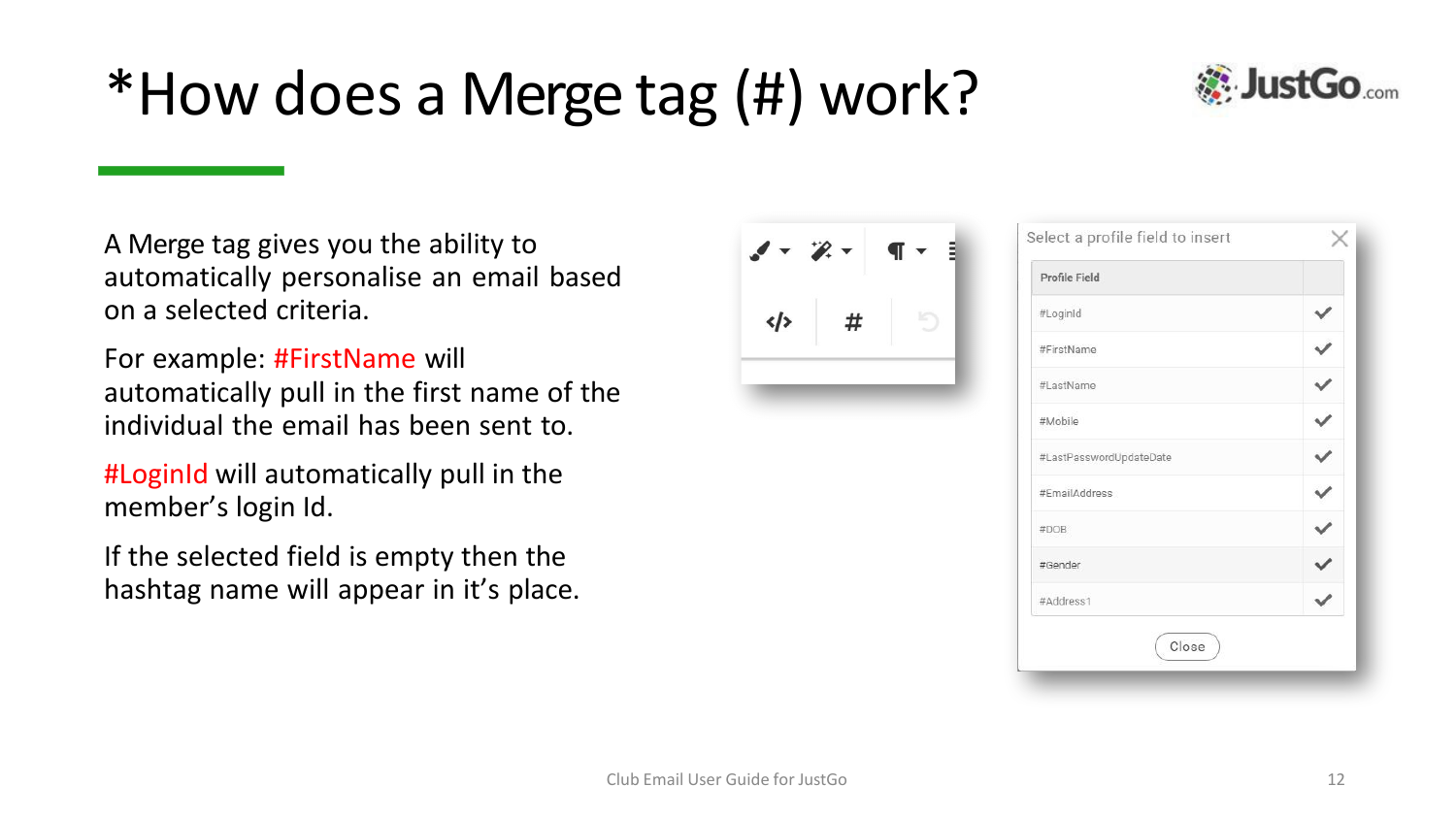## Invite your Club Members to log in?



When you are ready to invite your members into JustGo to log in, you may use the following template. Copy & paste into the text field.

Please note you will need replace the words in red and select the Merge tags - #FirstName and #LoginId instead from the drop down list on the task bar



Subject: **Welcome to JustGo – Please log in**

#### Hi **#FirstName**

Welcome to the new Swim Wales JustGo Membership system! This system will take membership services to an enhanced level of customer service and vastly improve functionality for your club and its members on a bespoke Swim Wales system.

#### **Your unique Username is: #LoginId**

- 1. Please navigate to [swimwales.justgo.com](http://swimwales.justgo.com/) and reset your password to log in.
- 2. Enter your username ( **#LoginId** ) and click *Forgot password?* You will then receive an email asking you to reset your password. Please check your spam folder if you don't receive it.
- 3. Follow the password reset instructions and once complete, return to swimwales.justgo.com and log in.
- 4. When logged in, navigate to *My Profile* on the top red bar to update your details.
- 5. Once updated, please click *Membership* and select the membership category that you wish to purchase.
- 6. Complete all the required fields, tick if you want to add the optional Swim Wales Rewards package to your cart and click *Finish*.
- 7. At the checkout, please check the contents of your cart and select *Pay with Card.*
- 8. Enter you card details and click *Pay* to renew you annual Swim Wales / Club membership for 2022/23*.*

If you have any queries, please contact your club.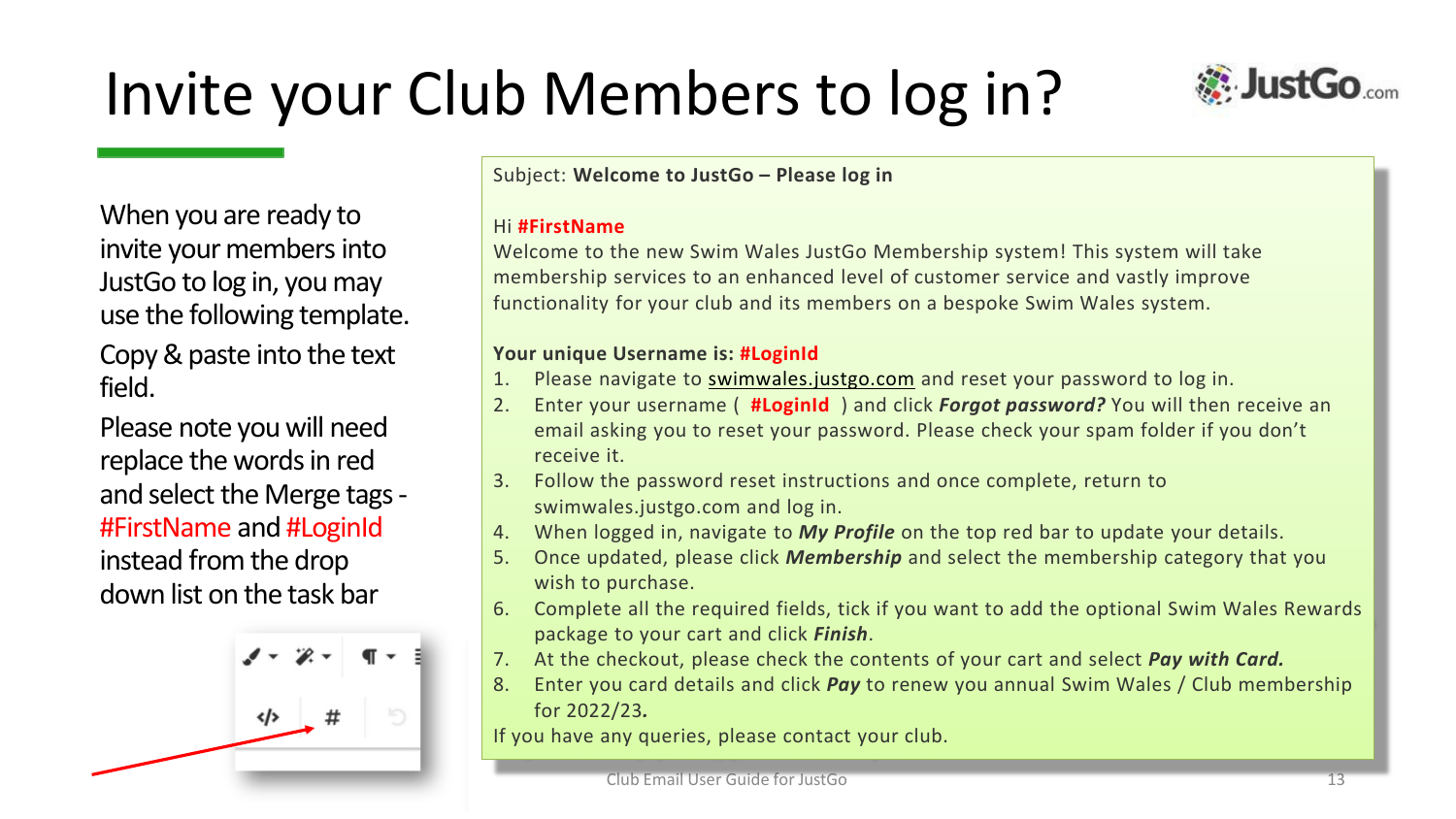### What is my email allowance?



Email allowances differ based on JustGo Basic/Essential packages. A single email sent to 10 recipients would utilise 10 counts from the monthly allowance.

Unused email allowance from one month does not roll into the next month.

| JustGo Basic            | 500/month  |
|-------------------------|------------|
| <b>JustGo Essential</b> | 1500/month |